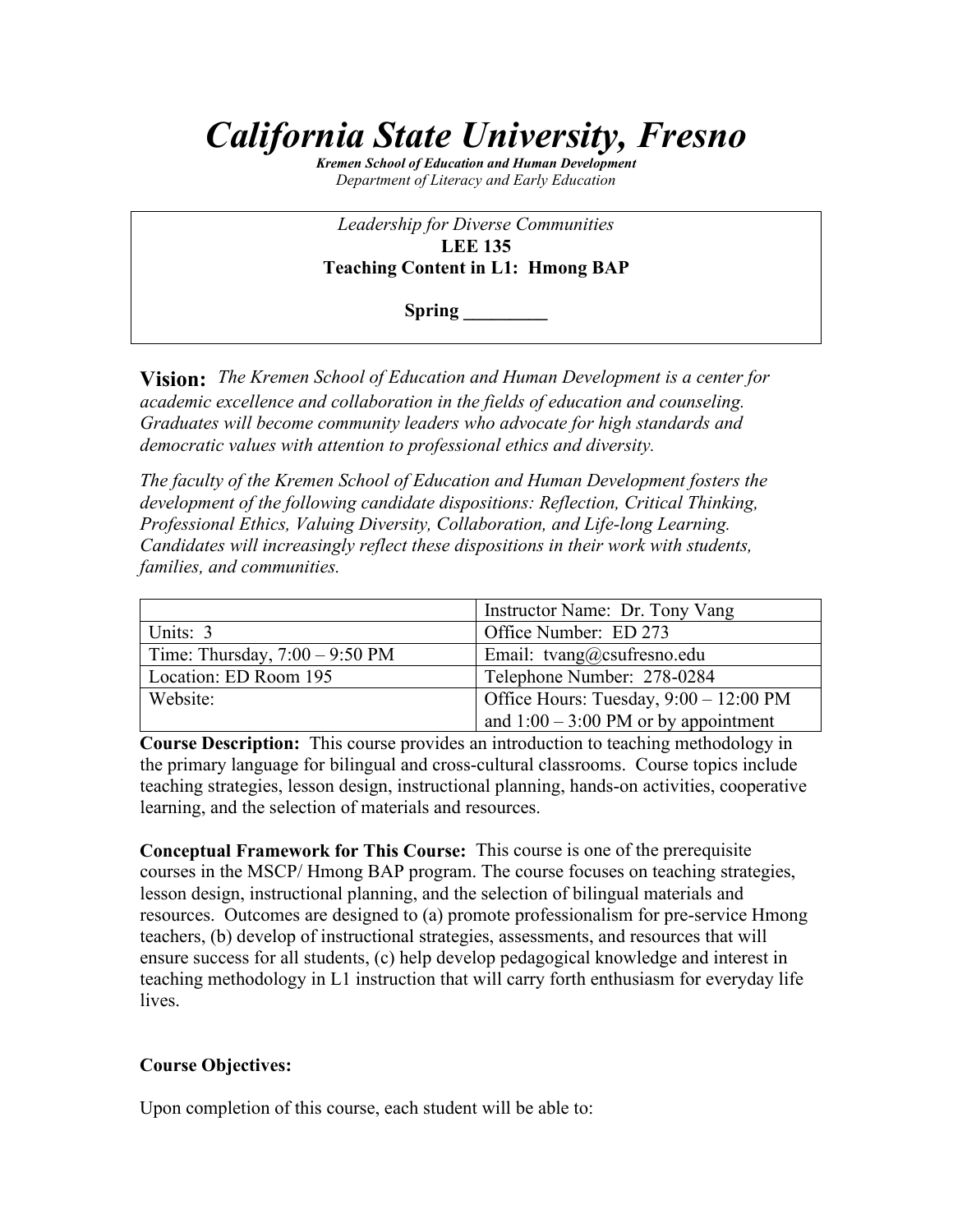demonstrate an understanding of the interrelatedness of Hmong language;

identify bilingual materials for meeting language needs and promoting language growth;

apply appropriate language teaching strategies and materials in meeting the needs of Hmong students;

demonstrate an understanding of the theory of  $L1$  and  $L2$  language acquisition and the strategies of teaching content in Hmong language;

demonstrate an understanding of the role of L1 in the development of academic success in  $L2$ ;

devise classroom techniques for the selection of Hmong materials for Hmong students and others;

demonstrate the knowledge of the interrelationships among the school, Hmong parents, and community.

# **Performance Outcomes:**

By the end of the course the students will:

be positive, responsible, active participant in class;

gain factual knowledge concerning effective teaching strategies and their relationship to teaching (concepts, terminology, classifications, and bilingual methodology);

gain knowledge of skills, materials, and teaching strategies for ELLs;

learn the methods for promoting and improving student learning skills, and the context of using L1;

foster self-esteem - especially in providing a congenial and supportive attitude towards learning;

display an understanding of the psychology of critical pedagogy as applied to all grade levels and children with different backgrounds;

develop ideas on how to include Social Studies, Reading/Language Arts, Science, and Mathematics into lessons.

# Performance Assessment:

1. Being a positive, responsible, active participant in class:

 $\Box$  Come prepared with required materials and assignments.

 $\Box$  Model professional behaviors, be flexible and adaptable, and support colleagues in a positive manner.

 $\Box$  Attendance and promptness (arriving on time at the beginning of class as well as after the break and staying until the end of class) are expected and will affect the course grade you earn.

 $\Box$  If you are absent it is your responsibility to get all notes, assignments, and handouts from class members. You are responsible for knowing the material covered in class.

 $\Box$  Making up a class will be accepted only in unusual circumstances.

**2.** Assignments in general evidence factual knowledge concerning effective teaching strategies and their relationship to teaching Social Studies, Language Arts, Mathematics, and Science in L1.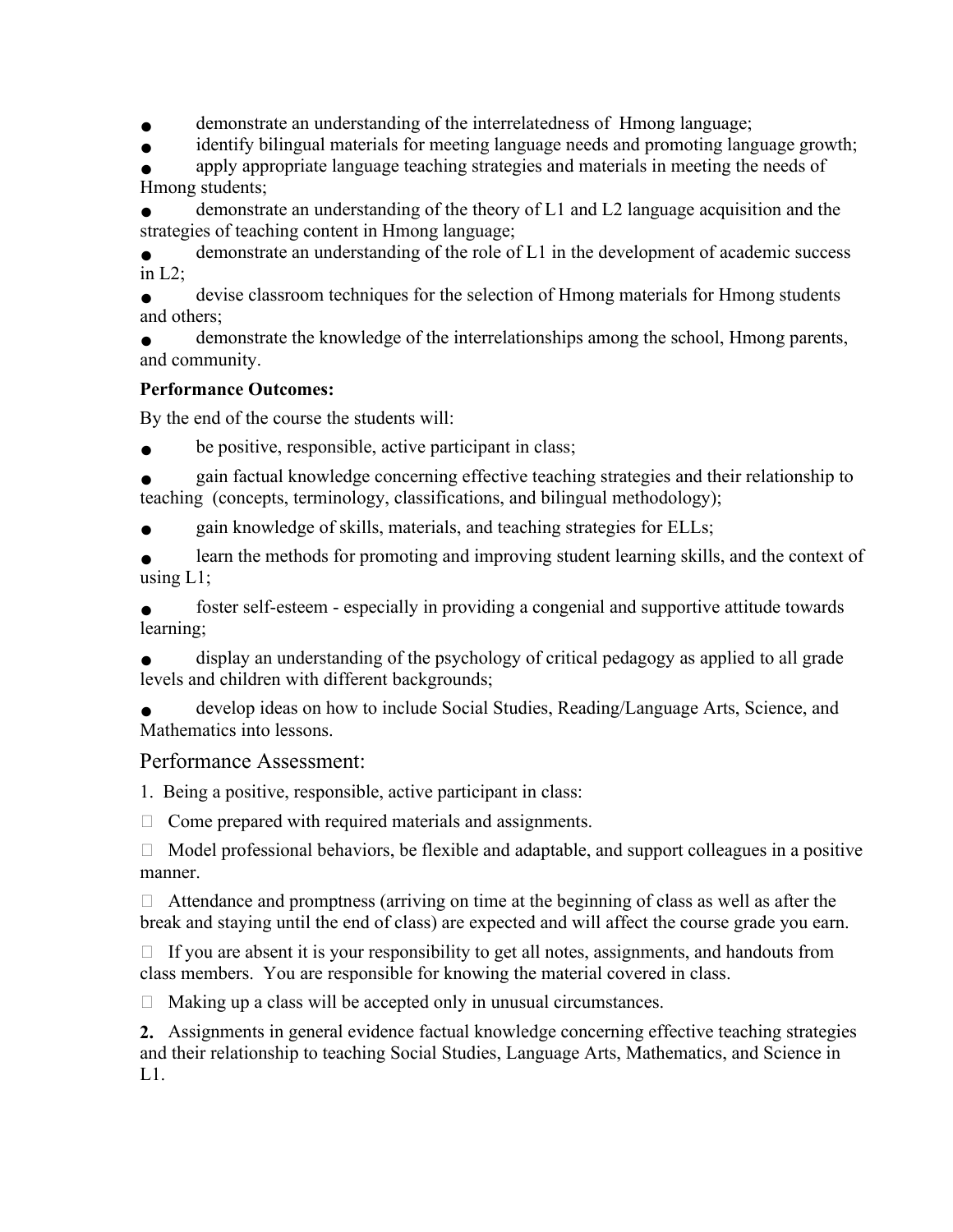$\Box$  Assignments are on time when completed and ready to turn in prior to the beginning of class on the designated date. If you will be late or absent for any reason, have a colleague turn in your assignments so you can receive full credit.

 $\Box$  Assignments that are more than one week late will earn a maximum grade of "C".

 $\Box$  The number of times an individual is late to class and/or leave early will be added together with the number of late assignments. After a total of four, subtract 1/3 of a grade for each of these occurrences from the final grade you would have otherwise earned for the course.

3. Quizzes which (a) evidence the learning of fundamental principles, generalizations, and theories as well as (b) display and understand teaching content in L1 curriculum addressed in class**.**

 $\Box$  If a quiz is missed it is your responsibility to take a make-up quiz within one week of the missed date.

 $\Box$  Quizzes that are more than one week late will earn a maximum grade of "C".

# **4. Final Exam: Opinion Paper**

#### **Major Assignments:**

1. Attendance and Participation. You are required to attend all class meetings as being scheduled and participate in class discussion.

2. Create a Bilingual Materials Binder. You are required to:

❑ research and compile a binder of available Hmong materials, preferably children's literature, and any other information about the Hmong culture; you should have at least 15 pieces and design a short lesson plan for each of them. You are expected to prepare and present a 15-20 minute lesson in the classroom. Your lesson should be in L1 in any academic content area (Social Studies or Language Arts, or Math, and/or Science. Provide a copy of your lesson for each student in the class.

 $\Box$  Learn some ideas on how to use the home and classroom as a science lab, without much expense or elaborate equipment.

 $\Box$  Learn how to coordinate science with other subjects such as: Reading, writing, oral language, math, social studies, health, etc.

 $\Box$  Learn some magic, in science, to enhance the motivation of Hmong students so that they learn to like science.

# 3. **Projects:**

 **Build a Solar System: The parts must move and be three dimensional. (Use items that are around a home and do not spend more that five dollars on this project and briefly describe what you have learned)** 

 **Build a volcano, it must erupt, and it must not cost you more than \$5.00 (Use items that are around a home and do not spend more that five dollars on this project and briefly describe what you have learned)**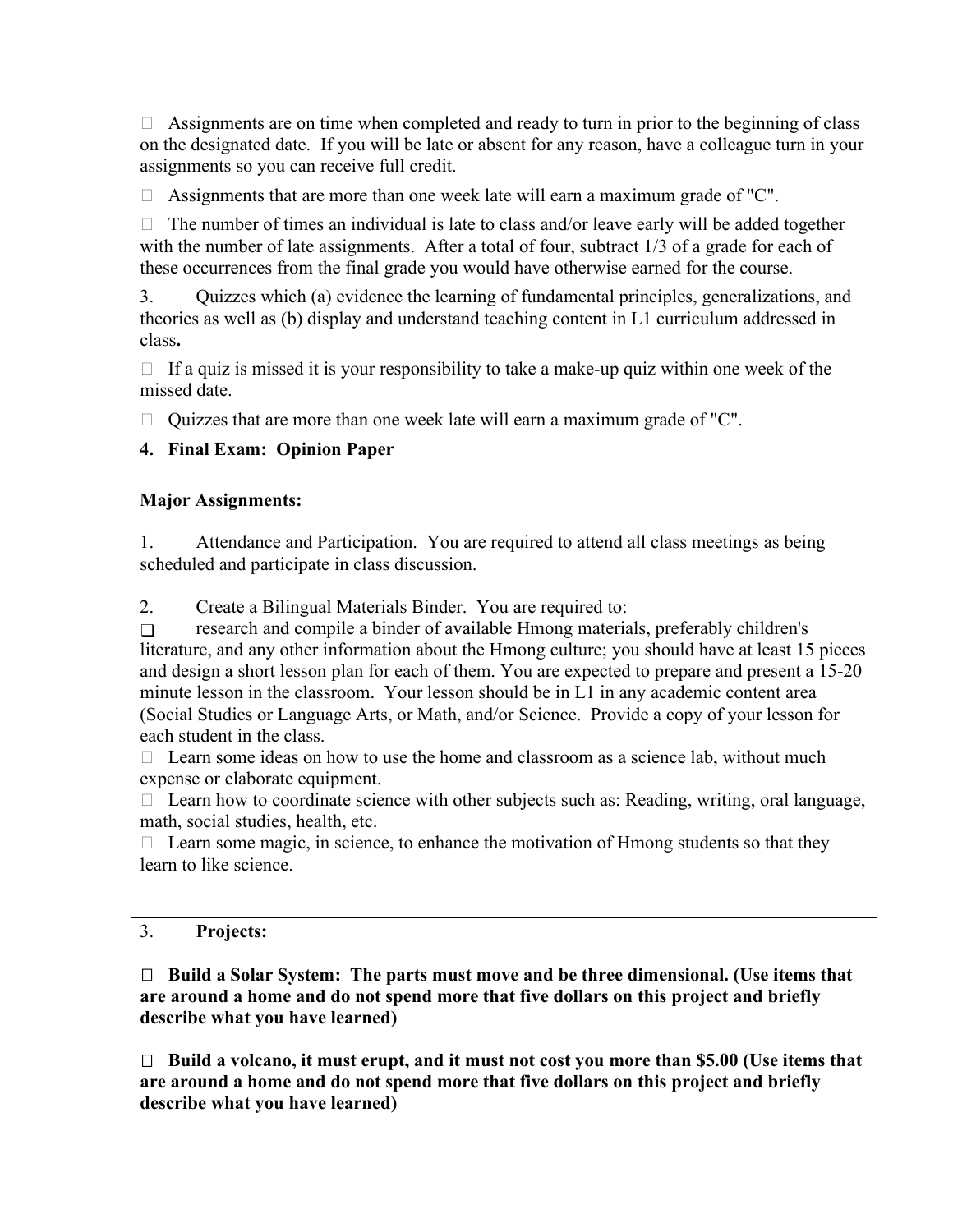**Manufacture/construct a simulated earth quake (Use items that are around a home and do not spend more that five dollars on this project and briefly describe what you have learned)**

4. **Parent Workshop.** You are expected to attend at least one or two Parent Workshops and briefly describe what you have learned.

**Observation**. You are expected to observe at least one or two sites with a Hmong Bilingual Classroom setting or Hmong teachers, and write a 2 -4 page reflective paper comparing and contrasting the different schools.

- $\Box$  Describe your observation in the classroom, and what lesson has being taught.
- $\Box$  What did you learn or get out of this visit?
- $\Box$  What is your overall perception and reflection of what you had seen?

5. Quizzes which (a) evidence the learning of fundamental principles, generalizations, and theories as well as (b) display and understand teaching content in L1 curriculum addressed in class.

*6.* Final Exam: Opinion Paper (5 pages). The final examination in this course will satisfy the requirement of planning appropriate instruction for Hmong students in responding to their levels of English Language Proficiency, literacy and background knowledge. Based on appropriate assessment information, candidates will select instructional materials and strategies to develop students' abilities to comprehend and produce English, orally and in written form.

#### **Required Textbooks:**

- $\Box$  LEE 135 Resource Notebook $\Box$
- □ Videos: Reading and Writing in the Elementary Classroom.
- Class Handouts/Articles

| Date                | <b>Assignments</b>                             | <b>Points</b> |
|---------------------|------------------------------------------------|---------------|
| Sessions            | Attendance and Participation 12x10             | 120           |
| Sessions            | <b>Bilingual Materials Binder</b>              | 50            |
| Sessions            | Project                                        | 50            |
| Sessions            | Parent Workshop and Classroom Observation 20x2 | 40            |
| Sessions            | Quizzes 6x10                                   | 60            |
| Session 14          | Final Exam: Opinion Paper                      | 50            |
| <b>Total Points</b> |                                                | 370           |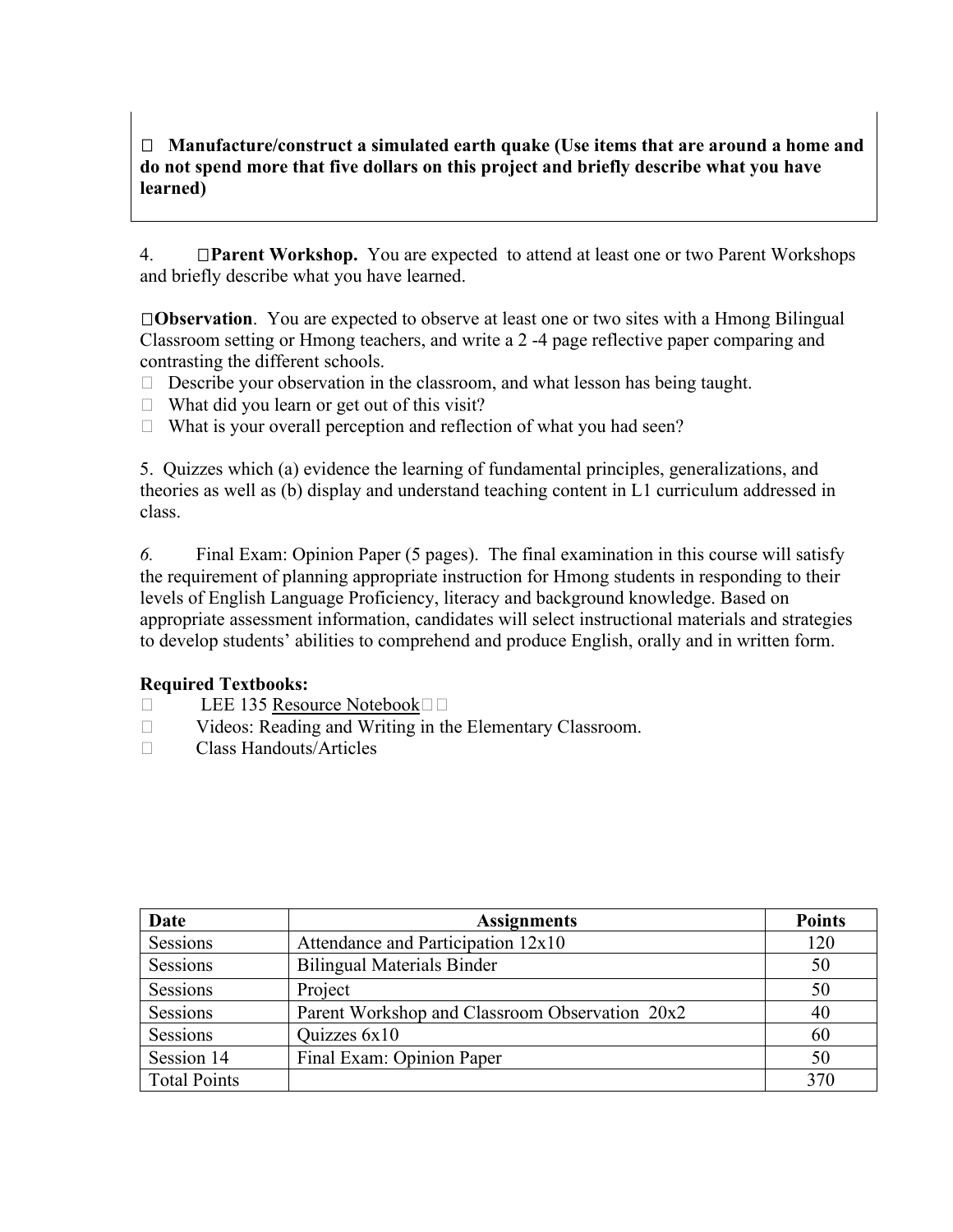**Grading**. Grading will be based on points. Points will awarded for various assignments and exams and the final grade will be determined based on the following scale: 310-370 pts = A, 201-309 pts = B, 181-200 pts = C, 161-180 pts = D, <160 points = F

*Subject to Change. This syllabus and schedule are subject to change in the event of extenuating circumstances. If you are absent from class, it is your responsibility to check on announcements made while you were absent.* 

#### **University Policies**

**Students with Disabilities:** Upon identifying themselves to the instructor and the university, students with disabilities will receive reasonable accommodation for learning and evaluation. For more information, contact Services to Students with Disabilities in Madden Library 1049 (278-2811).

**Cheating and Plagiarism:** "Cheating is the actual or attempted practice of fraudulent or deceptive acts for the purpose of improving one's grade or obtaining course credit; such acts also include assisting another student to do so. Typically, such acts occur in relation to examinations. However, it is the intent of this definition that the term 'cheating' not be limited to examination situations only, but that it include any and all actions by a student that are intended to gain an unearned academic advantage by fraudulent or deceptive means. Plagiarism is a specific form of cheating which consists of the misuse of the published and/or unpublished works of others by misrepresenting the material (i.e., their intellectual property) so used as one's own work." Penalties for cheating and plagiarism range from a 0 or F on a particular assignment, through an F for the course, to expulsion from the university. For more information on the University's policy regarding cheating and plagiarism, refer to the Class Schedule (Policy/Legal Statements) or the University Catalog (University policies)

**Make Up Policy for Planned and Unplanned Absences:** In the case of an unplanned student absence, papers, tests, and/or homework assignments due during the time the student is absent may be made up only if the student contacts the instructor as soon as practicable after the absence occurs and works out a plan. In the case of authorized absences due to university-sponsored activities, students should expect to submit their work to the instructor on or before the due date, or as arranged with the instructor. This includes papers, tests, and/or homework assignments. See grading policy in syllabus for additional information.

When a student is absent for an extended time period, a viable make-up plan may not be feasible. In these circumstances, other options such as dropping the class for a serious and compelling reason or withdrawal from the university may be appropriate.

**Disruptive Classroom Behavior:** "The classroom is a special environment in which students and faculty come together to promote learning and growth. It is essential to this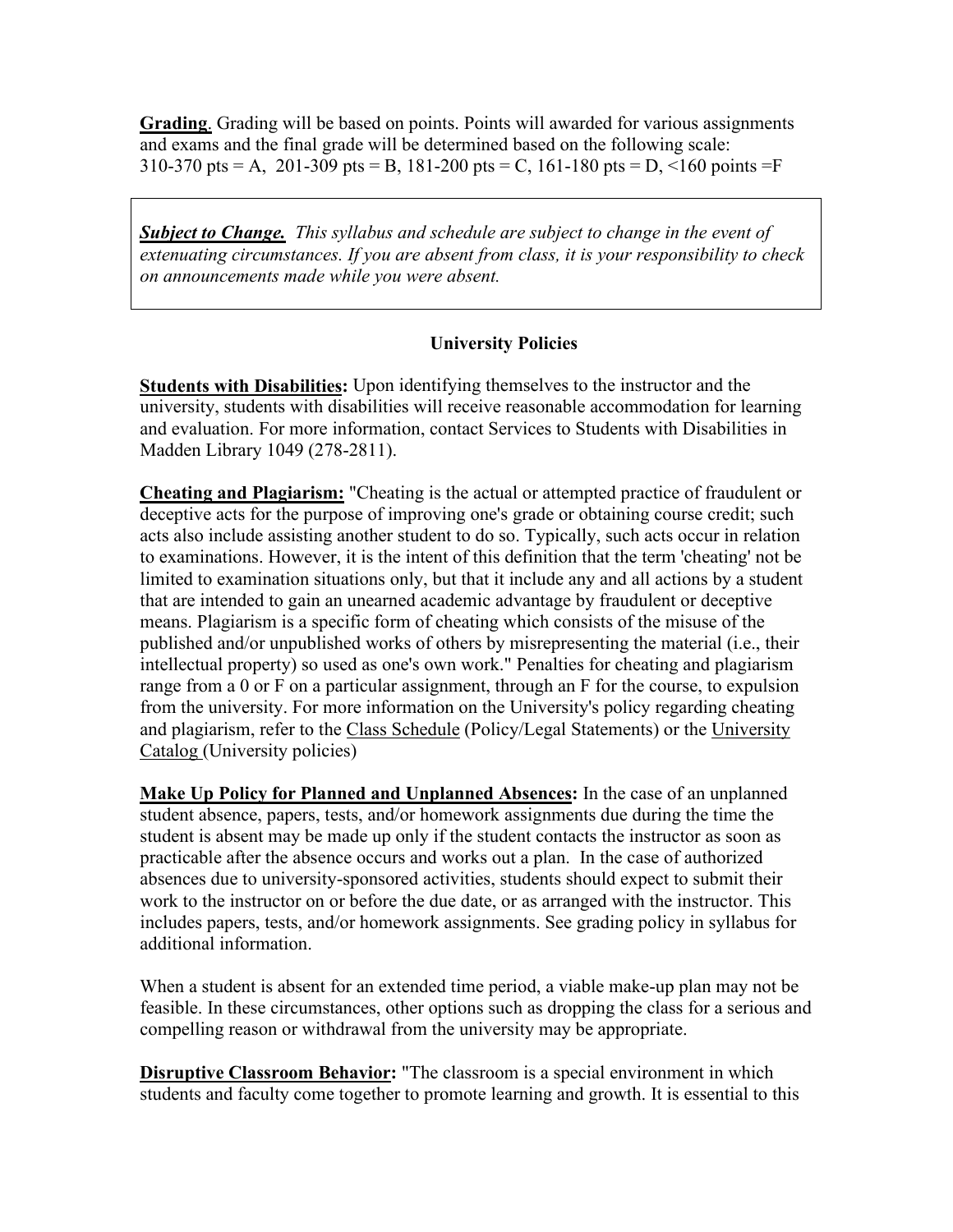learning environment that respect for the rights of others seeking to learn, respect for the professionalism of the instructor, and the general goals of academic freedom are maintained. ... Differences of viewpoint or concerns should be expressed in terms which are supportive of the learning process, creating an environment in which students and faculty may learn to reason with clarity and compassion, to share of themselves without losing their identities, and to develop and understanding of the community in which they live . . . Student conduct which disrupts the learning process shall not be tolerated and may lead to disciplinary action and/or removal from class."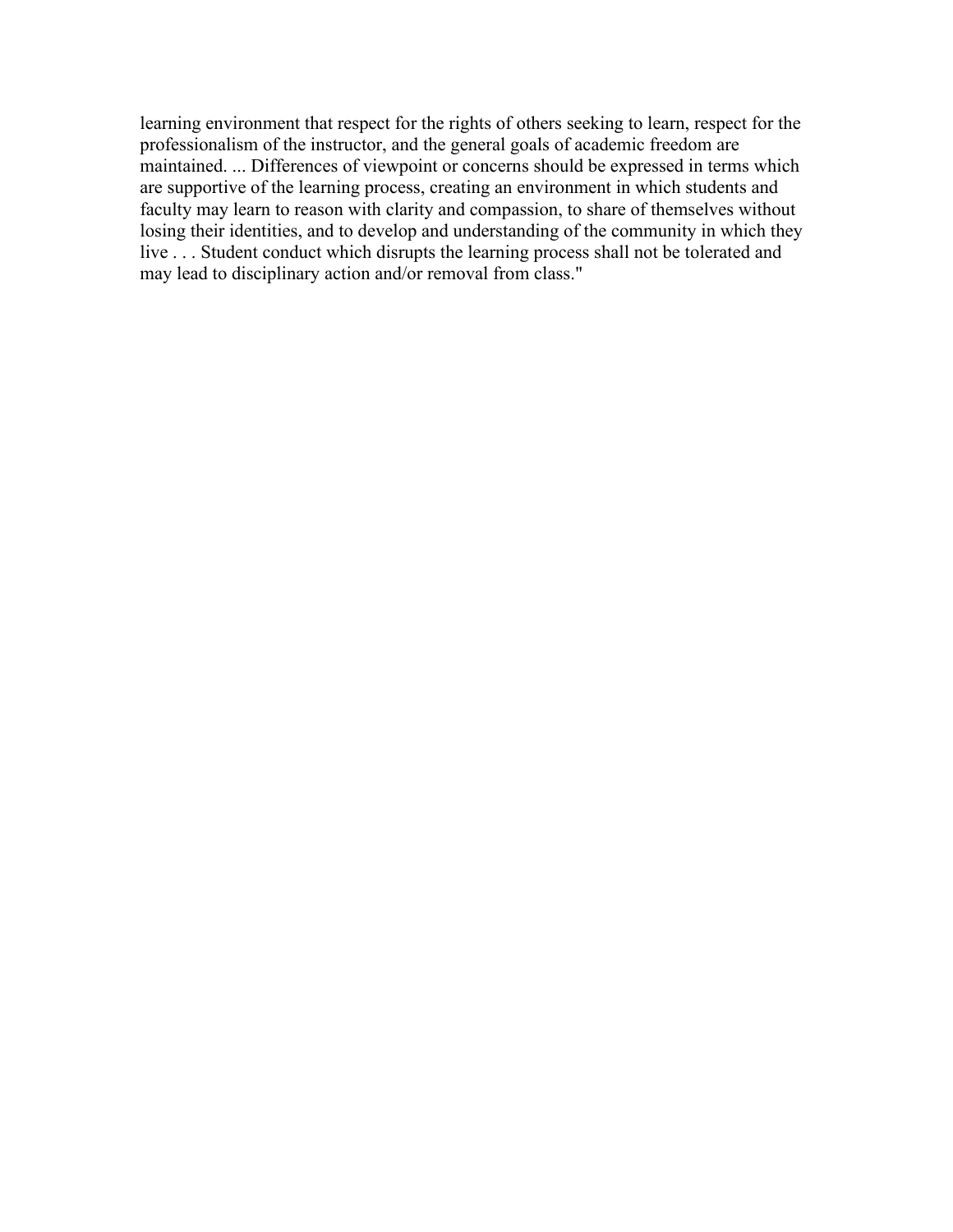| <b>SESSION#</b><br>and<br><b>DATE</b> | <b>TOPICS</b>                                                                                                                                                     | <b>ASSIGNMENTS</b>                                                                                                                                                                                                                                                                                                                                        |
|---------------------------------------|-------------------------------------------------------------------------------------------------------------------------------------------------------------------|-----------------------------------------------------------------------------------------------------------------------------------------------------------------------------------------------------------------------------------------------------------------------------------------------------------------------------------------------------------|
| 1                                     | Introduction to Course<br>$\bullet$<br>Getting to know<br>each other<br>Syllabus/Assignments<br>Federal and State laws that<br>have affected the teaching of ELLs | Why do you need to take this clas<br>California and Central Valley der<br>Establish personal goals and objectives.<br>California and Central Valley<br>demographics<br>Federal and State laws that have affected the<br>teaching of ELLs                                                                                                                  |
| 2                                     | <b>First Language Acquisition</b>                                                                                                                                 | Theories and Methods of Bilingual Education.<br>• Models that include both primary language instruc<br>support and specially designed<br>academic instruction delivered in English<br>• Methodology for primary language<br>instruction.<br>Primary language teaching will<br>serve as the bridge for skills and concepts to<br>transfer over to English. |
| 3                                     | <b>Bilingual Education and Second</b><br>Language Acquisition Theory                                                                                              | Communication, literacy, academic language,<br>concepts, critical thinking and<br>problem solving skills in Hmong and English.<br>Lesson Quiz #1                                                                                                                                                                                                          |
| 4                                     | The Use of Primary<br>Language in the Classroom                                                                                                                   | Primary language development facilitates<br>second language acquisition.<br>Students share critique.                                                                                                                                                                                                                                                      |
| 5                                     | The Natural Approach and $E \bullet$<br>Education                                                                                                                 | Focus on Hmong language development<br>Language Development in Bilingual (oral and literacy skills, games, etc.)<br>Students share critique<br>Quiz $#2$                                                                                                                                                                                                  |
| 6                                     | Program for English<br>Learners<br><b>Bilingual Program</b>                                                                                                       | Factors in California:<br>Hmong parents' attitudes toward bilingual<br>education<br>Hmong parents' attitudes about involvement<br>in Education<br>Value Placed on Hmong language education<br><b>Community Resources for Teaching</b><br><b>Hmong Literacy</b>                                                                                            |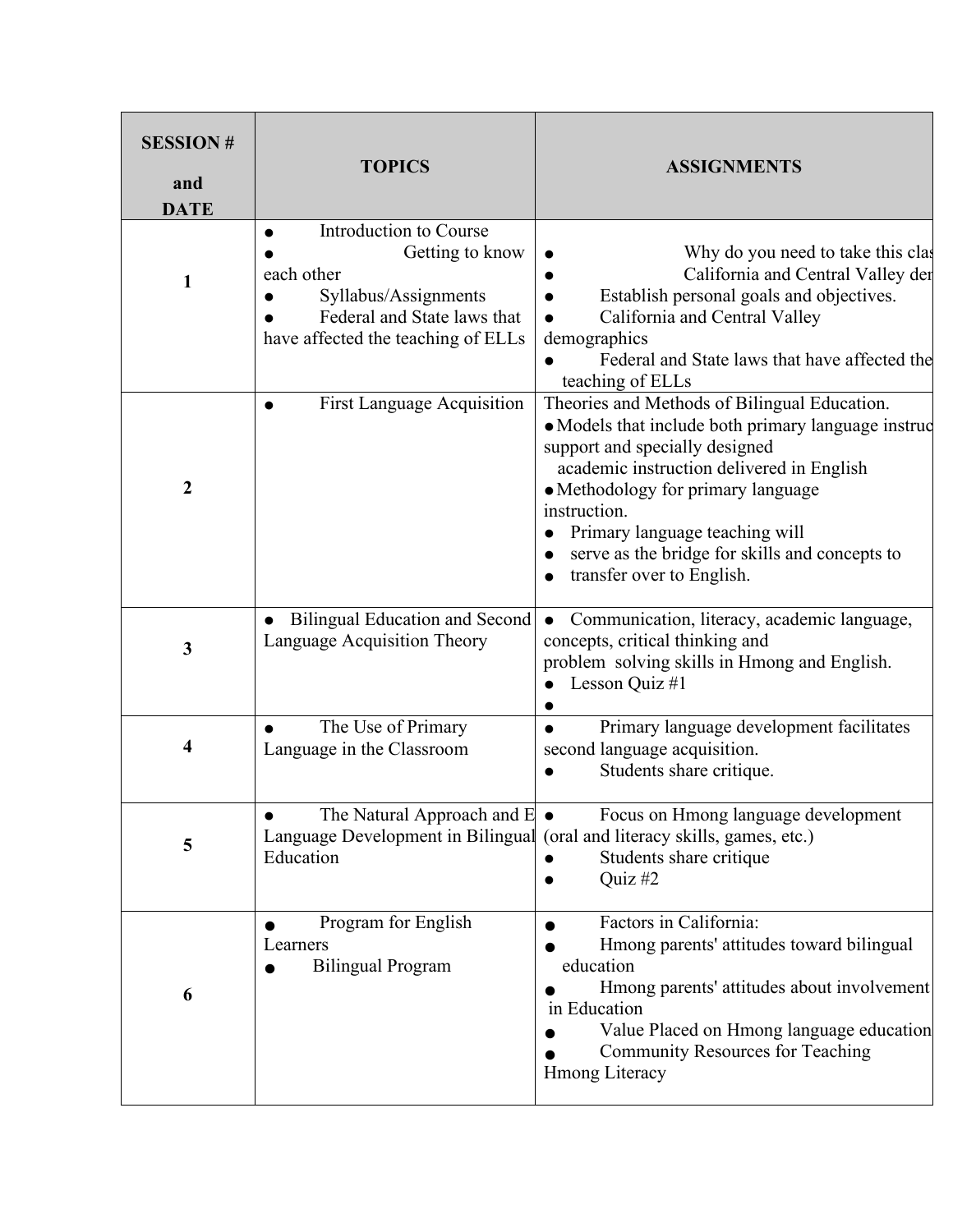| 7  | Types of Bilingualism<br>Comprehensible Input<br>Linguistic Characteristics of                                                                                                      | Types of bilingualism and their related<br>cognitive effects<br>Proficient bilingualism<br>Partial bilingualism<br>Limited bilingualism<br><b>Demonstration Lesson</b><br>Shared vocabulary items                                                                                                    |
|----|-------------------------------------------------------------------------------------------------------------------------------------------------------------------------------------|------------------------------------------------------------------------------------------------------------------------------------------------------------------------------------------------------------------------------------------------------------------------------------------------------|
| 8  | Hmong language<br>Relationship of Hmong to ot<br>language                                                                                                                           | Shared structural properties<br><b>Demonstration Lesson</b><br>Quiz#3                                                                                                                                                                                                                                |
| 9  | Dialects of Hmong (mutual<br>intelligibility and relative status)                                                                                                                   | Reading and Writing in L1 and L2.<br>L1 teaching breaks down many barriers and<br>allow students to participate in a<br>meaningful way.<br>Transfer: positive and negative (including<br>limits of contrastive analysis<br>Communication strategies<br>Code switching<br><b>Demonstration Lesson</b> |
| 10 | Practice and Application<br>Instructional and<br><b>Curricular Strategies for Hmong</b><br>language development                                                                     | Exposure to language<br>Using the phonic method to teach Hmong<br>Literacy in two languages<br><b>Demonstration Lesson</b><br>Quiz #4                                                                                                                                                                |
| 11 | Planning and<br><b>Implementing Content Instruction</b><br>in L1<br><b>Lesson Delivery</b>                                                                                          | Shared vocabulary items<br>O<br>Shared structural properties<br><b>Demonstration Lesson</b>                                                                                                                                                                                                          |
| 12 | Readiness for Reading and<br>Writing Hmong and Their<br>Relationship to Academic<br>Achievement                                                                                     | Transfer of Literacy skills<br>Using the phonic method to teach Hmong<br>Literacy in two languages<br><b>Demonstration Lesson</b><br>Quiz#5                                                                                                                                                          |
| 13 | Culture and Cultural<br>Diversity and Their Relationship<br>to Academic Achievement<br><b>Issues of Reading</b><br>Development and Special<br><b>Education for English Learners</b> | Word Recognition and Student Writing<br>Using the phonic method to teach Hmong<br>$\Box$<br>Language Experience Approach lesson<br>E<br>Transfer of Literacy skills<br>⊔<br><b>Demonstration Lesson</b><br>Quiz # $6$                                                                                |